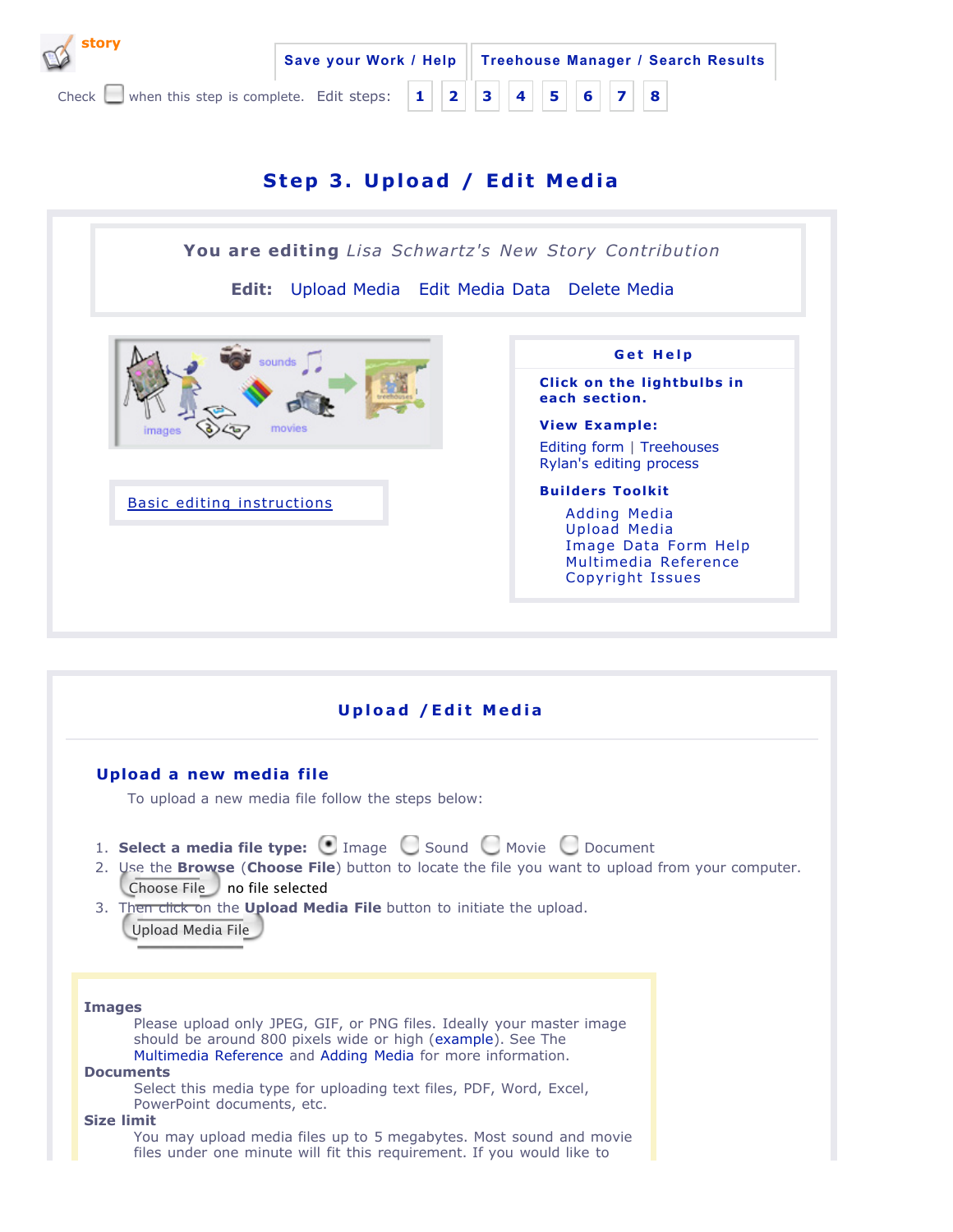|                                                | contribute a larger file, contact learning@tolweb.org for instructions.                                                                                       |
|------------------------------------------------|---------------------------------------------------------------------------------------------------------------------------------------------------------------|
|                                                | top                                                                                                                                                           |
| Edit data for one of my media files in the ToL |                                                                                                                                                               |
| database                                       |                                                                                                                                                               |
| you type search criteria into only one field.  | To edit a media file you must first find it in the ToL database. Type search<br>criteria in one of the search fields below and click find media. We recommend |
| Find media that match the following criteria:  |                                                                                                                                                               |
| <b>Text in Any Media Data Field</b>            |                                                                                                                                                               |
| <b>Media File ID</b>                           |                                                                                                                                                               |
| <b>Scientific Name</b>                         |                                                                                                                                                               |
| <b>Copyright Owner</b>                         |                                                                                                                                                               |
| <b>File Name</b>                               |                                                                                                                                                               |
| <b>Attached to Group</b>                       | Find Media Files                                                                                                                                              |
| or for which you own the copyright.            | Note: You will only be able to edit images that you have contributed yourself                                                                                 |
|                                                |                                                                                                                                                               |

| you type search criteria into only one field. | To delete a media file you must first find it in the ToL database. Type search<br>criteria in one of the search fields below and click find media. We recommend |
|-----------------------------------------------|-----------------------------------------------------------------------------------------------------------------------------------------------------------------|
| Find media that match the following criteria: |                                                                                                                                                                 |
| <b>Text in Any Media Data Field</b>           |                                                                                                                                                                 |
| <b>Media File ID</b>                          |                                                                                                                                                                 |
| <b>Scientific Name</b>                        |                                                                                                                                                                 |
| <b>Copyright Owner</b>                        |                                                                                                                                                                 |
| <b>File Name</b>                              |                                                                                                                                                                 |
|                                               |                                                                                                                                                                 |